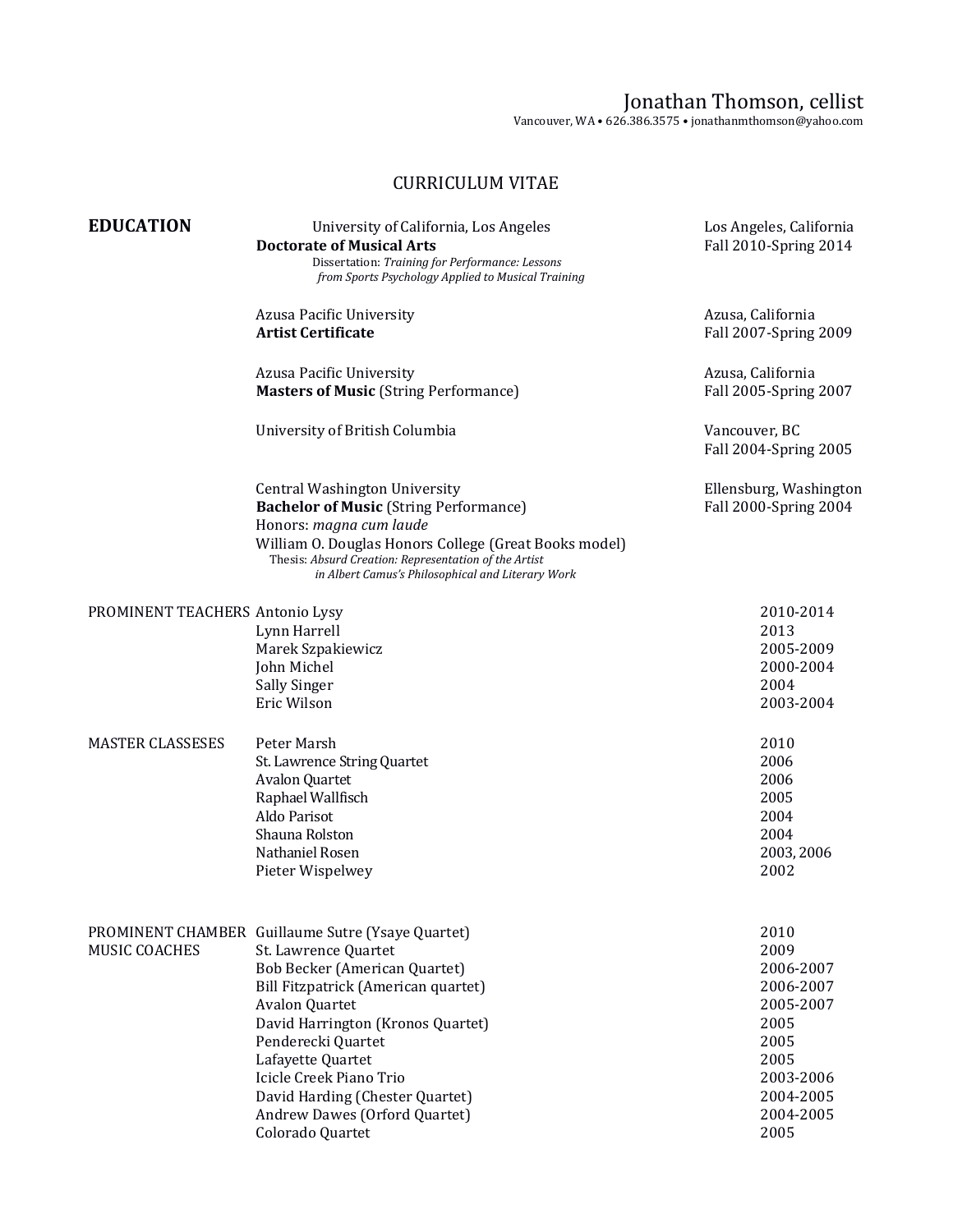| <b>FESTIVALS</b>         | Incontri in Terra di Siena<br><b>Sunflower Music Festival</b>  | 2012<br>2011, 2010 |
|--------------------------|----------------------------------------------------------------|--------------------|
|                          | St. Lawrence String Quartet Workshop (Stanford)                | 2009, 2007         |
|                          | Icicle Creek Chamber Music Institute                           | 2006, 2003         |
|                          | Colorado Quartet Workshop (Cape Cod)                           | 2005               |
|                          | International Chamber Music Workshop (Poland)                  | 2005               |
|                          | <b>Banff Music Program--Master Classes</b>                     | 2004               |
|                          | Marrowstone Summer Music--Intern                               | 2004               |
|                          |                                                                |                    |
| <b>LANGUAGES STUDIED</b> | Spanish<br>German                                              |                    |
|                          |                                                                |                    |
| <b>TEACHING</b>          |                                                                |                    |
| <b>EXPERIENCE</b>        | <b>UCLA Teaching Assistant</b>                                 |                    |
|                          | Music History 5: History of Rock n Roll (Dr. Robert Fink)      | 2014               |
|                          | Music History 65: History of the Beatles (Dr. Elizabeth Upton) | 2014               |
|                          | Music History 7: Music and Film (Dr. Holley Replogle-Wong)     | 2013               |
|                          | Music History 65: Blues (Dr. Elizabeth Macy)                   | 2013               |
|                          | Music History 5: History of Rock n Roll(Dr. Jerome Camal,)     | 2013               |
|                          | Music History 68: History of the Beatles (Dr. Elizabeth Upton) | 2012               |
|                          | Arts and Architecture 10 (Dr. Robert Winter)                   | 2011               |
|                          | Azusa Pacific University                                       | 2009-2018          |
|                          | Adjunct Professor: applied lessons and chamber music           |                    |
|                          | Azusa Pacific University                                       | 2008-2009          |
|                          | Private Instructor: applied lessons and chamber music          |                    |
|                          | Diamond Bar High School                                        | 2007-2010          |
|                          | Orchestra and Arts Academy coach                               |                    |
|                          | SOMA music academy                                             |                    |
|                          | Cello Instructor                                               | 2007-2017          |
|                          | Chamber music coach                                            | 2010-2013          |
|                          | Mosaic Music                                                   |                    |
|                          | Cello Instructor                                               | 2012-2018          |
|                          | Harmony Project                                                |                    |
|                          | Substitute Teacher                                             | 2013               |
|                          | South Pasadena Strings Program                                 |                    |
|                          | Cello Instructor                                               | 2009-2010          |
|                          | La Canada Music Studio                                         |                    |
|                          | Cello Instructor                                               | 2007-2009          |
|                          | <b>Education Through Music-Los Angeles</b>                     | 2007-2008          |
|                          | Teaching Artist: ETM-LA is an inner city                       |                    |
|                          | outreach program which teaches general                         |                    |
|                          | music in a classroom setting with all students                 |                    |
|                          | learning cello or violin                                       |                    |
| <b>MASTER CLASSES</b>    | Central Washington University                                  | 2013               |
|                          | Diamond Bar High School (Chamber Music)                        | 2007-2010          |
|                          |                                                                | 2010               |
|                          | Strings clinic for summer program at APU                       |                    |
| ADJUDICATION             | MTAC Concerto Competition--Whittier                            | 2013               |
|                          | Jury, Azusa Pacific University                                 | 2008-2018          |
|                          | California All-Southern Orchestra Auditions                    | 2008               |
| <b>PERFORMANCE</b>       |                                                                |                    |
| INTERNATIONAL            | Erhu Holding Hands with the World: Small Ensemble              | 2007               |
| <b>PERFORMANCES</b>      | Tour of Shanghai with erhu virtuoso Xiaohui Ma                 |                    |
|                          | London: Chamber Music with L.A. Collaboration                  | 2007               |
|                          |                                                                |                    |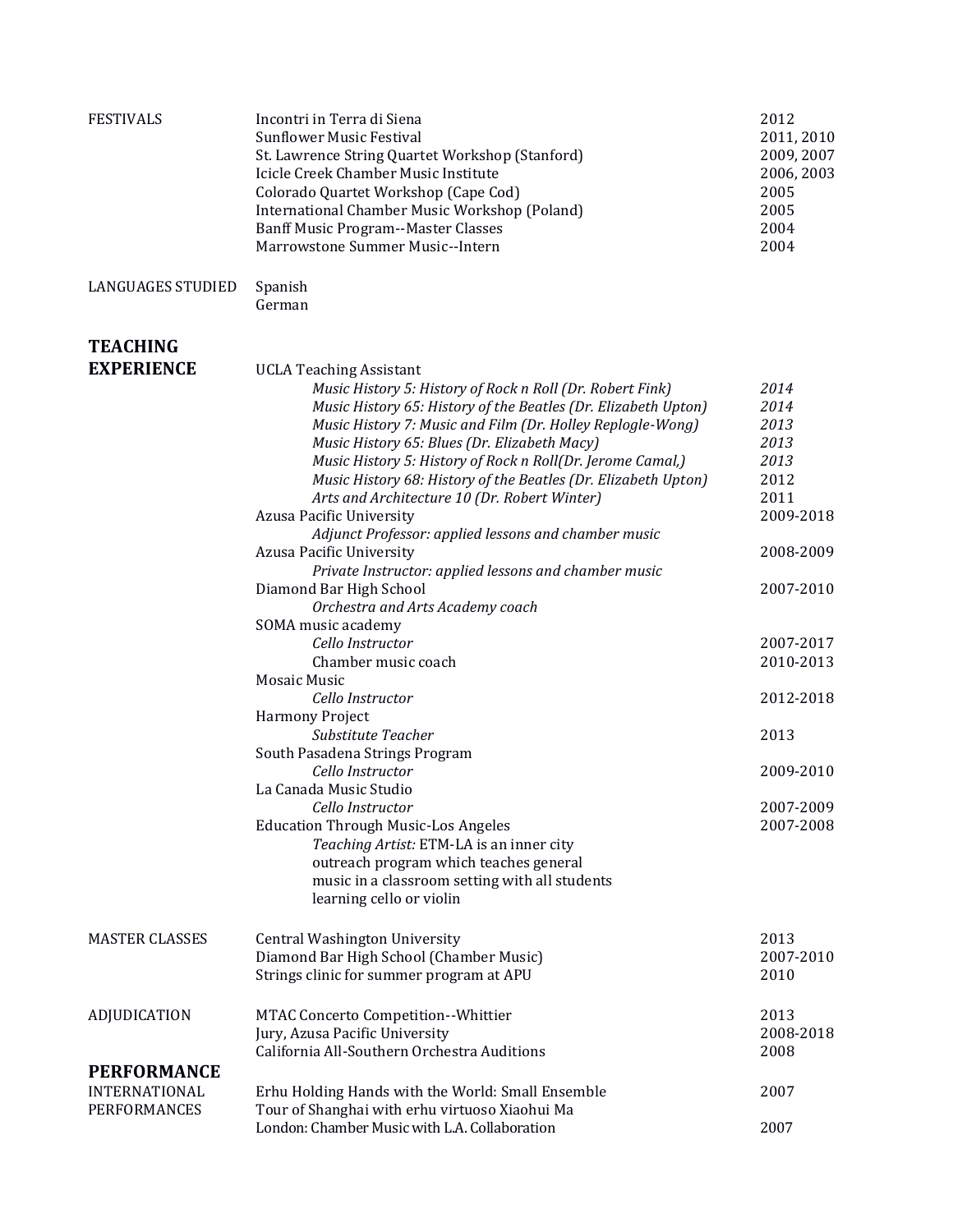|                                    | Panevezys and Klaipeda, Lithuania<br>Chamber Music with L.A. Collaboration         | 2007       |
|------------------------------------|------------------------------------------------------------------------------------|------------|
|                                    | Zaparozhye, Ukraine                                                                | 2006       |
|                                    | Solo & Chamber Music with L.A. Collaboration                                       |            |
|                                    | International Chamber Music Worskhop--Pulawy, Poland                               | 2005       |
|                                    | Banff Arts Festival-Master Class Program                                           | 2004       |
|                                    | SOLOS WITH ORCHESTRA Faure Elegie: Lake Ave Chamber Symphony                       | 2010       |
|                                    | Beethoven Triple Concerto: Zaparozhye, Ukraine                                     | 2006       |
|                                    | Shostakovich Concerto no. 1: Central Washington<br>University Orchestra            | 2004       |
|                                    | Elgar Introduction and Allegro: Central Washington<br>University Chamber Orchestra | 2003       |
|                                    | Saint-Saens Concerto: North Sound Young Symphony 2000<br>Bellingham, WA            |            |
|                                    | Bruch Kol Nidrei: Ferndale High School Chamber Orch.<br>Ferndale, WA               | 2000       |
| PRINCIPAL LEADERSHIP UCLA Symphony |                                                                                    | 2011-2012  |
|                                    | Lake Avenue Chamber Orchestra                                                      | 2010-2018  |
|                                    | Azusa Pacific University Orchestra                                                 | 2005-2008  |
|                                    | Debut Orchestra (Acting Principal)                                                 | 2007       |
|                                    | University of British Columbia Symphony                                            | 2004-2005  |
|                                    | Central Washington University                                                      | 2001-2004  |
|                                    | Washington All-State Orchestra                                                     | 2000       |
| PROFESSIONAL                       | Vancouver (WA) Symphony                                                            | 2018-      |
| <b>EXPERIENCE</b>                  | Pacific Bach Project                                                               | 2014       |
|                                    | Wild Up                                                                            | 2013       |
|                                    | <b>Monday Evening Concerts</b>                                                     | 2013       |
|                                    | Angeles Chorale                                                                    | 2013-2014  |
|                                    | East West Studio                                                                   | 2012       |
|                                    | Lake Avenue Chamber Orchestra                                                      | 2005-2018  |
|                                    | Lake Avenue Gold Line Series                                                       | 2011-2018  |
|                                    | Los Angeles Collaboration                                                          | 2012-2015  |
|                                    | <b>Musical Theater West</b>                                                        | 2011-2014  |
|                                    | 3-D Theatricals                                                                    | 2011-2013  |
|                                    | La Mirada Theater                                                                  | 2010-2014  |
|                                    | Martin Sound                                                                       | 2009-2018  |
|                                    | The Village Recording Studio                                                       | 2016-2018  |
|                                    | East/West Recording Studio                                                         | 2016-2018  |
|                                    | Warner Bros. Recording Studio                                                      | 2016-2018  |
|                                    | <b>Sunflower Music Festival</b>                                                    | 2010, 2011 |
|                                    | The Bridge Recording Studio                                                        | 2011       |
|                                    | <b>Center Staging Productions</b>                                                  | 2011       |
|                                    | <b>Boomerang Studios</b>                                                           | 2009-2010  |
|                                    | Eastern Sierra Summer Symphony Orchestra                                           | 2008-2010  |
|                                    | YMF Debut Orchestra                                                                | 2005-2009  |
|                                    | <b>Torrance Symphony</b>                                                           | 2008-2009  |
|                                    | Chamber Music San Juan                                                             | 2005       |
|                                    | Yakima Symphony                                                                    | 2002-2004  |
|                                    | Wenatchee Valley Symphony                                                          | 2002-2004  |
| <b>FESTIVALS</b>                   | Incontri in Terra di Siena                                                         | 2012       |
|                                    | <b>Sunflower Music Festival</b>                                                    |            |
|                                    |                                                                                    | 2011, 2010 |